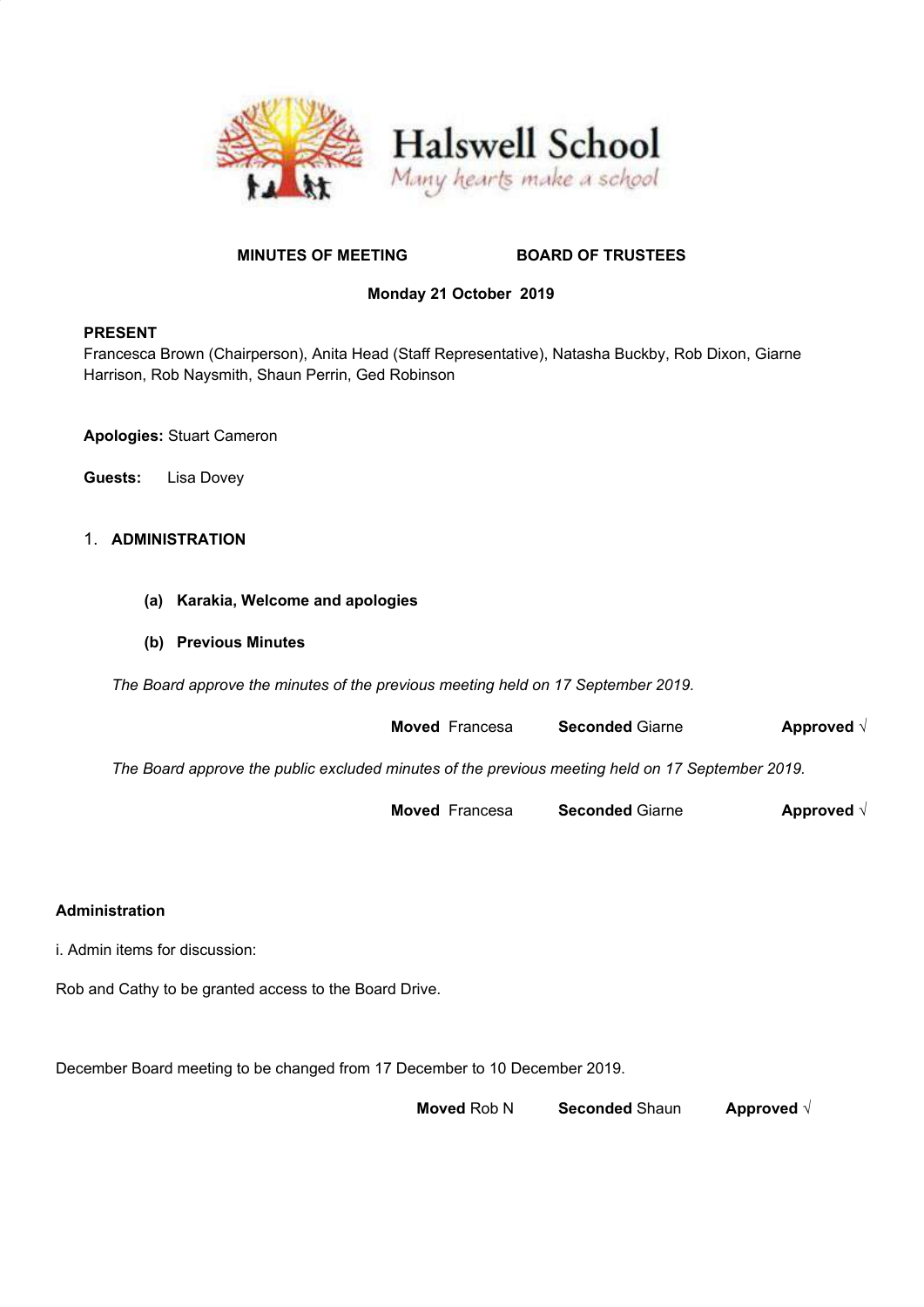# **MATTERS ARISING / ACTION SHEET FROM THE MEETING OF THE**

# **BOARD OF TRUSTEES HELD ON TUESDAY 17 SEPTEMBER**

| By Who                         | <b>Action</b>                                                                                                                                                                                                      | <b>Reference</b>                                                    | <b>Date</b> |
|--------------------------------|--------------------------------------------------------------------------------------------------------------------------------------------------------------------------------------------------------------------|---------------------------------------------------------------------|-------------|
| Francesca                      | Organise morning tea for staff on behalf<br>of the BOT for Thursday 17 October with<br>Sandra to the cost of \$200-250.                                                                                            | Done                                                                |             |
| Stuart/Rob N                   | Question council about their input for<br>Gather<br>the<br>maintenance.<br>extra<br>information required to come to the next<br>board meeting and agreement to be<br>made about hire costs effective from<br>2020. | Done                                                                |             |
| Communications<br>subcommittee | Identify what is needed for a diversity<br>panel to be set up, then develop a wider<br>panel within the school community.                                                                                          | Ongoing - to<br>present in early<br>$2020$ - added to<br>Feb agenda |             |
| Rob N                          | Management to discuss and present an<br>overview to the BOT of what is currently<br>being done within the school regarding<br>Healthy Nutrition so the board can make<br>decisions moving forward.                 | Presentation for<br>term 1 2020 -<br>added to Feb<br>agenda         |             |
| Ged                            | Send appetite for life information to Rob.                                                                                                                                                                         | <b>DONE</b>                                                         |             |
| Ged                            | Send Rob healthy lunch ideas for<br>newsletter in Term 4.                                                                                                                                                          | Ongoing during<br>Term 4                                            |             |
| Ged & Giarne                   | Ged, and Giarne to work alongside the<br>PTA for the end of year function for staff,<br>bot and PTA.                                                                                                               | Choose a date<br>possibly 2020                                      |             |

# **Monitoring/Review**

# **a. Principal's Report**

Noted and accepted.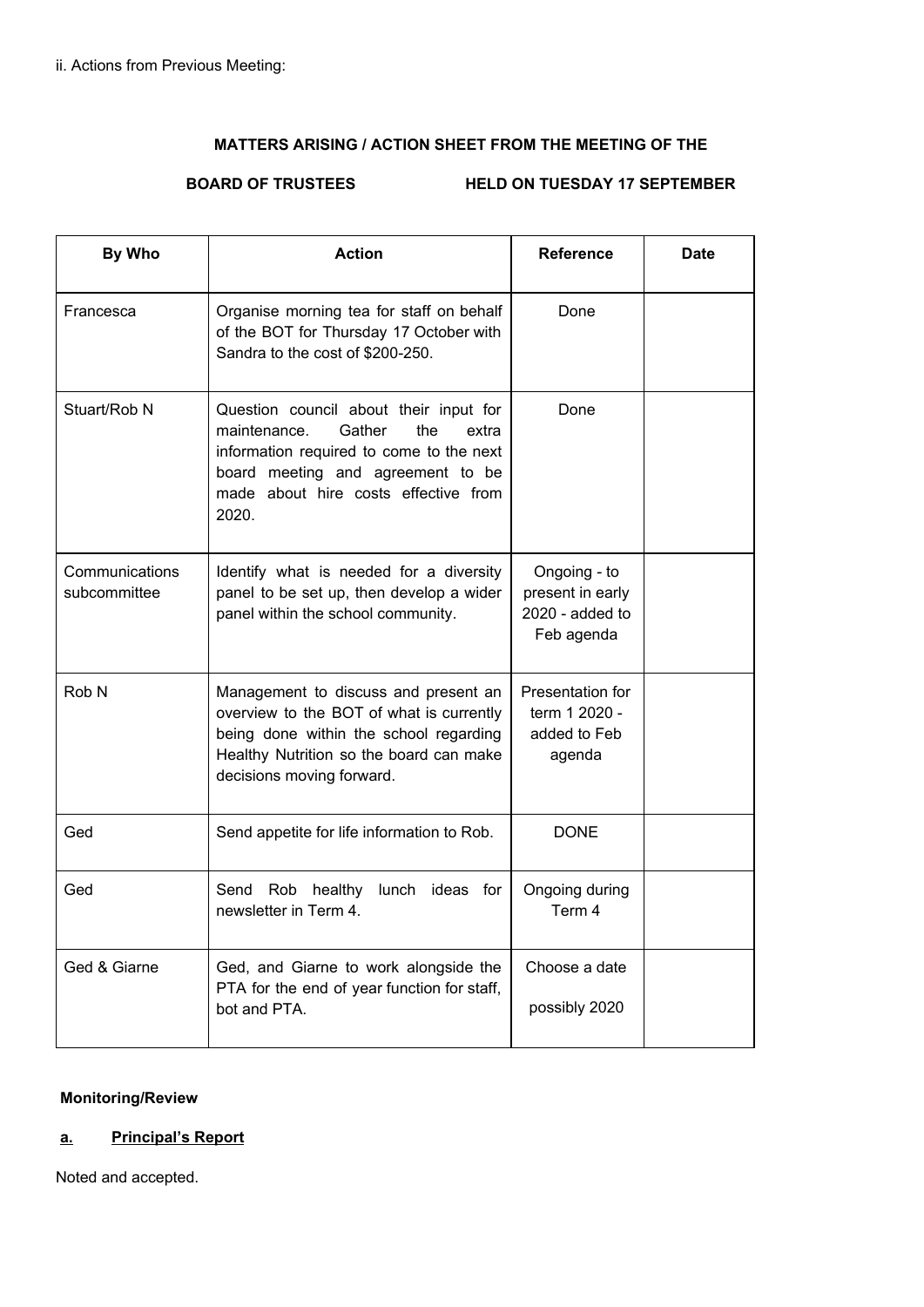# **b. Finance Report**

Taken as read

Better planning and discussions with the PTA regarding their fundraising during the year to be a focus moving forward. The goal is to have more of a whole school approach rather than fundraising for one targeted group, this way all children benefit.

Board to consider and work alongside the PTA to apply for extra funding through various available trusts to assist and add to the PTA fundraising efforts.

2020 budget will be coming to the next meeting.

### **c. Sub-Committee reports**

- Curriculum
- H and S
- **International**
- **Communication**
- **Property**

None this meeting

#### **d. SchoolDocs**

**Noted** 

### **Other Agenda Items**

#### **a. International travel proposal**

Travel expenditure policy discussed and to be reviewed and consider reverting this SchoolDocs policy to the generic policy.

All future incidental travel costs are to be covered by the school, this will be included in the 2020 financial budget.

Those traveling on future school trips to use a log book to keep track of their expenses in case there is unavailability of receipts.

Going forward the school will alternate between Vanuatu and Samoa and discontinue China trips.

The board approve school trips to continue to Samoa and Vanuatu in alternating years.

**Moved** Francesa **Approved** √

### **b. Teacher only days in new collective**

As part of the new collective agreement for teachers, an additional 8 days of Professional Development were granted. The school will be using 3 days in 2020 and 3 in 2021, leaving 2 days in the first six months of 2022.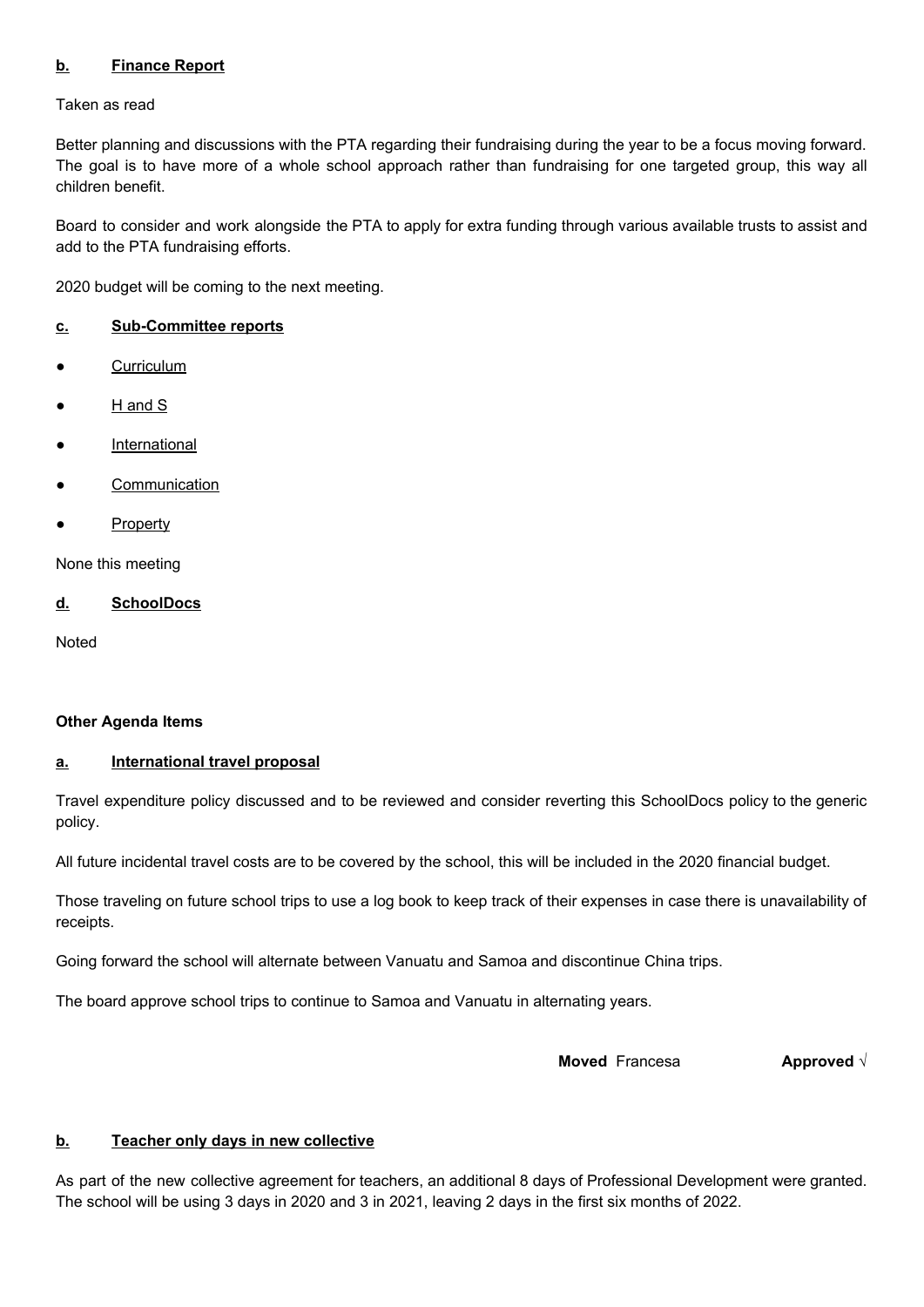These are different to callback days which generally occur within the holiday period.

To utilise these days, the school must give the community at least one terms notice. There is likely to be one held in Term 1 2020, date is still to be confirmed. Senior management team are working on a schedule for the year and this will then be released to the community.

#### **c. Interview panels**

The board accepts and clarifies that the Team Leader position is considered to be senior management as defined in the SchoolDocs policy, therefore, the board have agreed that panel for the team leader appointment will include a board member, current staff member from the team that will be working under new team leader, principal and assistant principal. Panel to be decided and finalised at the principal's discretion.

Rob D orNatasha to be involved within the panel depending on their availability on the selected dates..

#### **d. Hall hire follow up**

Meeting with Council representative - went through the information and the idea of increasing rates. Council were responsive.

School is now required is to remove Christchurch City Council from the current memorandum. The memorandum document has gone to the Council Document Team and Legal Panel therefore the school can increase the hire costs effective from 2020.

School will also review if the bleachers are to be included in the hire.

#### **e. School drop off zone**

Email from parent regarding concerns with the drop off zone. Ministry have responded and happy for the school to make changes or alterations to their drop off zone but the school will have to pay for it.

Suggestion was made to engage a CCC road safety engineer to come and assess the roads and traffic flow around the site and give suggestions or solutions and then the board can make an informed decision as to whether changes are needed to the drop off/pick up zone.

#### **f. Strategic meeting follow up**

Board to come up with three strategic directions for school to focus on.

General consensus is that another meeting with all attendees at the strategic day needed to be able to make these decisions comfortably. Tuesday 19 November board meeting will now begin at 4.30pm to work on the strategic directions/goals with the Leadership Team.

# **g. Next meeting dates**:

19th November 2019 - 4.30pm for strategic planning follow up, followed by standard BOT meeting at 6pm

December meeting agreed to be shifted from 17th Dec to 10th Dec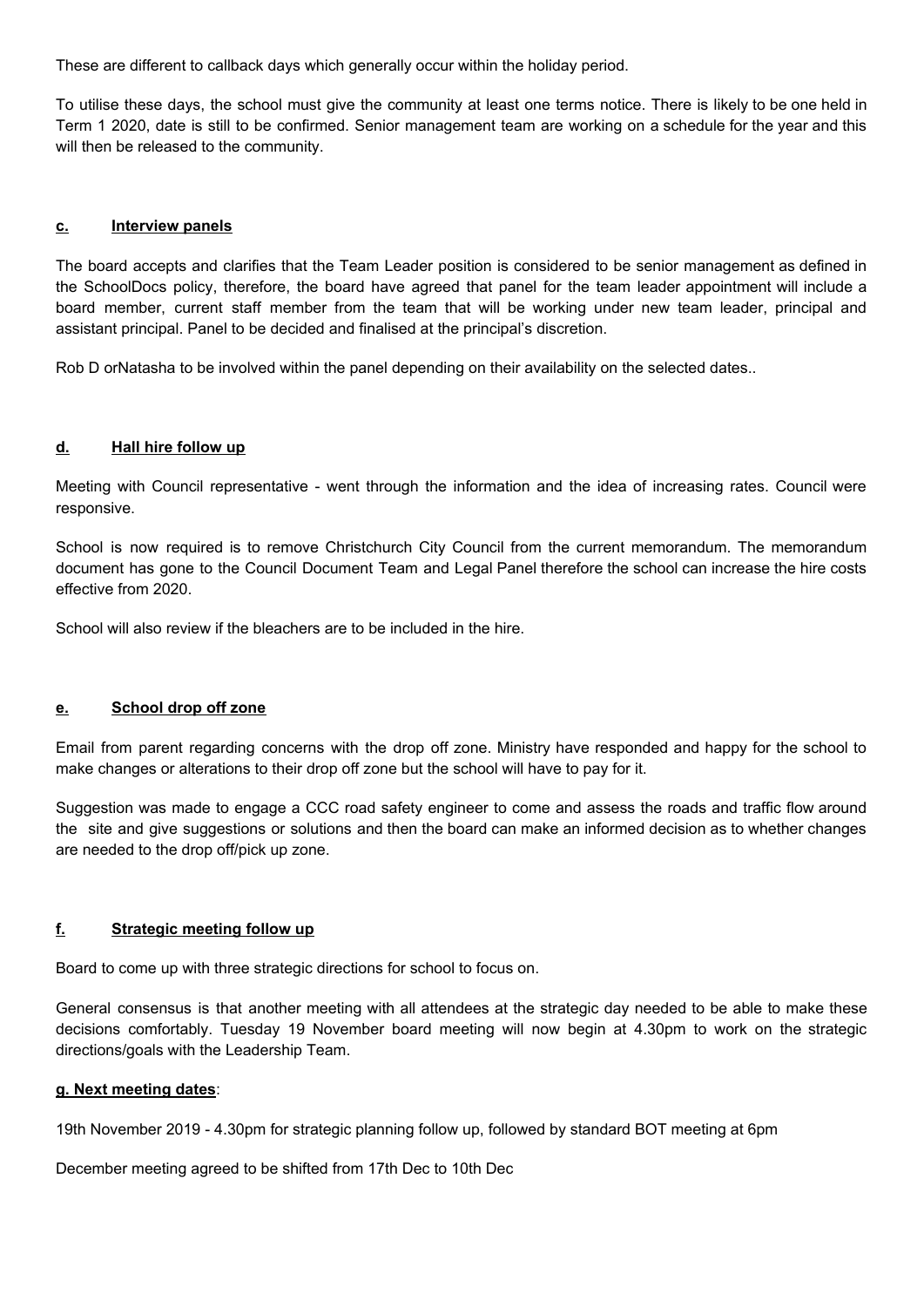**Meeting closed 8.21pm** 

**CONFIRMED \_\_\_\_\_\_\_\_\_\_\_\_\_\_\_\_\_\_\_\_\_\_\_\_\_\_\_\_\_\_\_** 21 October 2019

 **CHAIRPERSON** 

# **MATTERS ARISING / ACTION SHEET**

**FROM THE MEETING OF THE** 

# **BOARD OF TRUSTEES**

# **HELD ON TUESDAY 21 OCTOBER**

| By Who            | <b>Action</b>                                                                                                                                                                                                                      | <b>Reference</b> | Date |
|-------------------|------------------------------------------------------------------------------------------------------------------------------------------------------------------------------------------------------------------------------------|------------------|------|
| Ged & Giarne      | Ged, and Giarne to work alongside the<br>PTA for the end of year function for staff,<br>bot and PTA.                                                                                                                               |                  |      |
| Ged               | Ged to provide list of trusts and timeline of<br>funds that are available for applications to<br>Rob N                                                                                                                             |                  |      |
| <b>COMMS Team</b> | Plan to gauge parents on what they can do<br>to help the school e.g road patrol,<br>fundraising etc how much time they can<br>offer etc. Can be done at enrolment time<br>or generally and how this is followed up<br>and utilised |                  |      |
| Policy Team       | Policy committee to look into the travel<br>expenditure policy (our tailored one vs<br>SchooldDOcs generic and decide<br>on.                                                                                                       |                  |      |